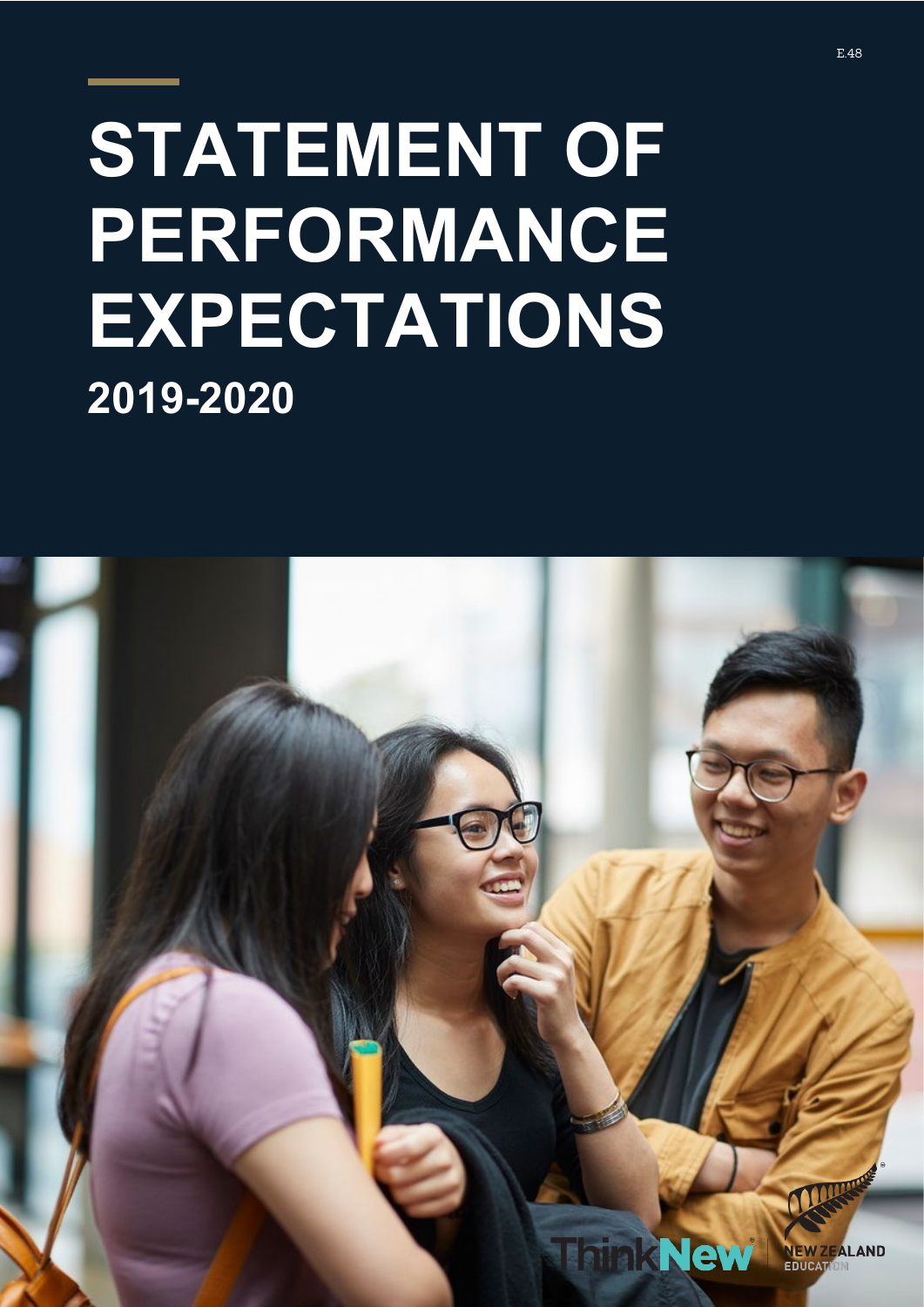**Contract Contract Contract** 

# **Contents**

| $\label{prop:main} {\small\textbf{Financial strategy}}\dots{\small\textbf{un}\normalsize\textbf{un}\normalsize\textbf{un}\normalsize\textbf{un}\normalsize\textbf{un}\normalsize\textbf{un}\normalsize\textbf{un}\normalsize\textbf{un}\normalsize\textbf{un}\normalsize\textbf{un}\normalsize\textbf{un}\normalsize\textbf{un}\normalsize\textbf{un}\normalsize\textbf{un}\normalsize\textbf{un}\normalsize\textbf{un}\normalsize\textbf{un}\normalsize\textbf{un}\normalsize\textbf{un}\normalsize\textbf{un}\normalsize\textbf{un}\normalsize\textbf{un}\normalsize\text$ |  |
|------------------------------------------------------------------------------------------------------------------------------------------------------------------------------------------------------------------------------------------------------------------------------------------------------------------------------------------------------------------------------------------------------------------------------------------------------------------------------------------------------------------------------------------------------------------------------|--|
|                                                                                                                                                                                                                                                                                                                                                                                                                                                                                                                                                                              |  |
|                                                                                                                                                                                                                                                                                                                                                                                                                                                                                                                                                                              |  |
|                                                                                                                                                                                                                                                                                                                                                                                                                                                                                                                                                                              |  |
|                                                                                                                                                                                                                                                                                                                                                                                                                                                                                                                                                                              |  |
|                                                                                                                                                                                                                                                                                                                                                                                                                                                                                                                                                                              |  |
|                                                                                                                                                                                                                                                                                                                                                                                                                                                                                                                                                                              |  |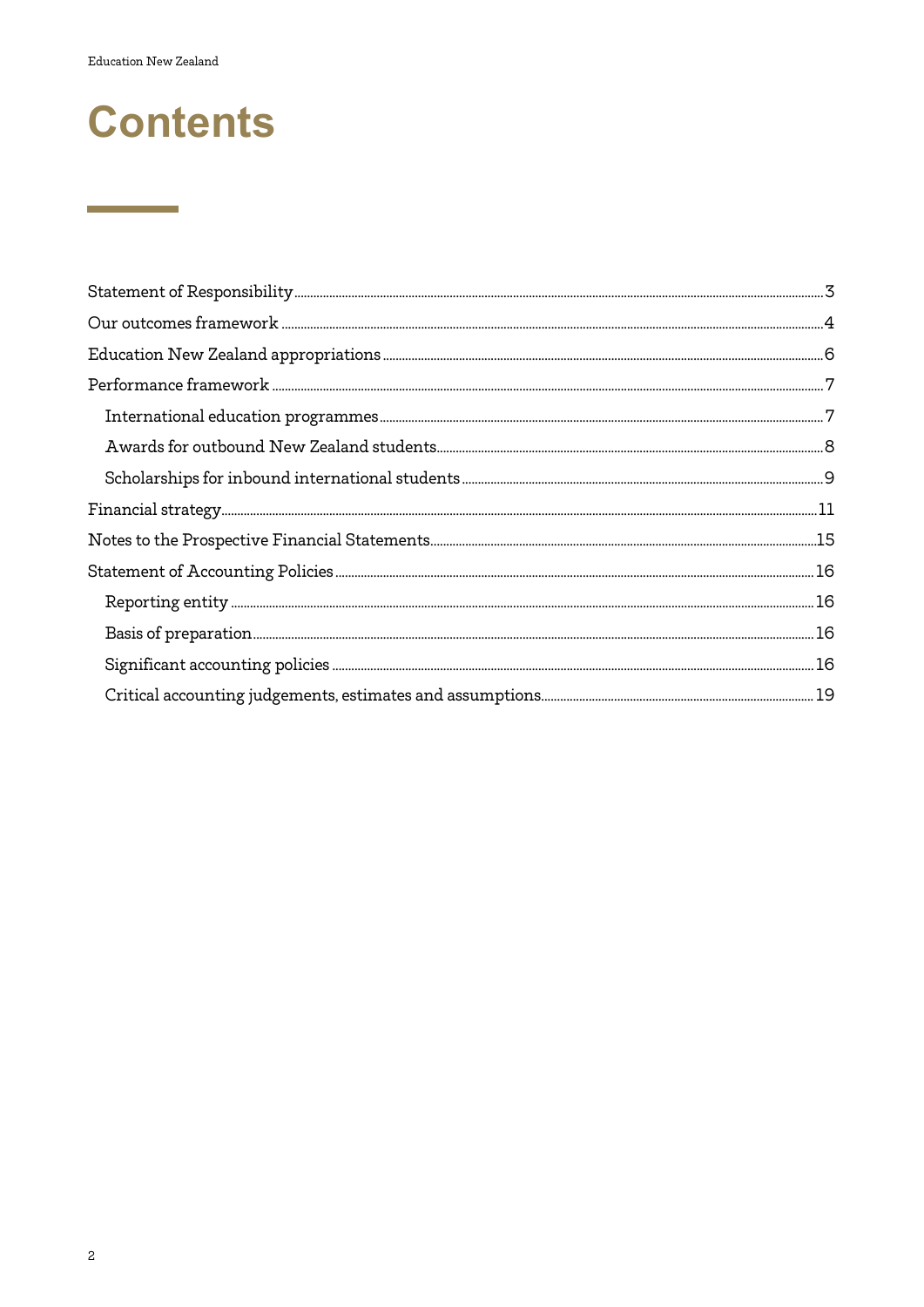# <span id="page-2-0"></span>**Statement of Responsibility**

The Statement of Performance Expectations has been prepared in accordance with the requirements of sections 149E and 149G of the Crown Entities Act 2004.

The performance to be achieved by Education New Zealand for the year ending 30 June 2020 that is specified in this Statement of Performance Expectations is as agreed with the Minister of Education.

Pursuant to the Crown Entities Act 2004, we acknowledge responsibility for the preparation of the statements of forecast service performance and prospective financial statements, including the appropriateness of the assumptions underlying the forecast financial statements and all other required disclosures.

We acknowledge the responsibility for establishing and maintaining a system of internal control designed to provide reasonable assurance as to the integrity and reliability of Education New Zealand's performance and financial reporting.

We certify that the information contained in this report is consistent with the appropriations contained in the Estimates of Appropriations for the year ending 30 June 2020 that were laid before the House of Representatives under section 9 of the Public Finance Act 1989.

Signed on behalf of the Board of Education New Zealand.

Steve Maharey Board Chair 13 June 2019

Lyn Provost Board member 13 June 2019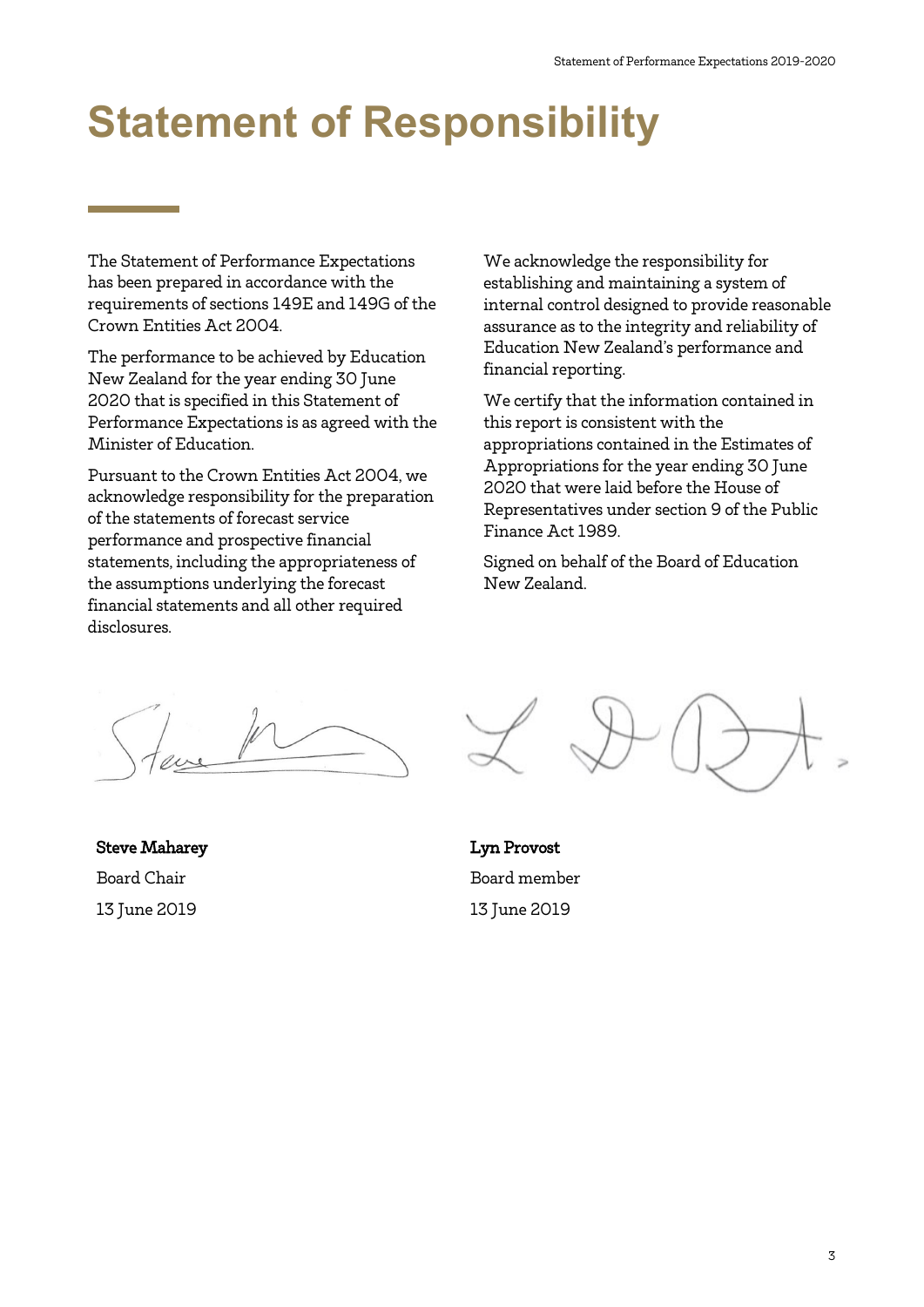Ī

# <span id="page-3-0"></span>**Our outcomes framework**

Education New Zealand (ENZ) works to ensure that international education provides enduring social, cultural and economic benefits for New Zealand.

This Statement of Performance Expectations outlines our performance targets for 2019/20, and what we will do to achieve them. It should be read in conjunction with ENZ's Statement of Intent 2019-2023 which sets out our medium-term strategy, describes what we will do towards achieving our outcome and how we will measure the impact of what we do.

To ensure New Zealand benefits from international education now and in the future, we will lead international education thinking by:

- taking a future focus to identify the opportunities and competencies required for international education to thrive in the long-term
- taking a strategic focus to influence and drive policy alignment across regulatory agencies
- providing intelligence and insight that enables education providers, government agencies, stakeholders and ENZ to make better informed decisions.

ENZ will promote an excellent education and student experience by positioning New Zealand's education brand for quality and

value. It will grow awareness of New Zealand and attract high-quality students. We will capture the hearts and minds of international students and their families by delivering consistent story-telling around New Zealand's distinctive education experience and focus on student wellbeing.

Encouraging innovation and diversification will ensure the long-term, sustainable growth of international education. We will continue our work to diversify New Zealand's student attraction markets. We will also continue to focus on diversifying where international students study in New Zealand to enable a more even distribution of the benefits of international education.

Encouraging New Zealanders to spend time studying overseas will contribute to the development of global citizens. We will support activities that enable New Zealanders to share their ideas, culture and knowledge with the world, building international connections and capabilities.

We will also work to continuously improve our expertise and ability to work with students, education providers, government agencies and stakeholders to increase the benefits of international education to New Zealand, and ensure we have the right platforms and tools to do so.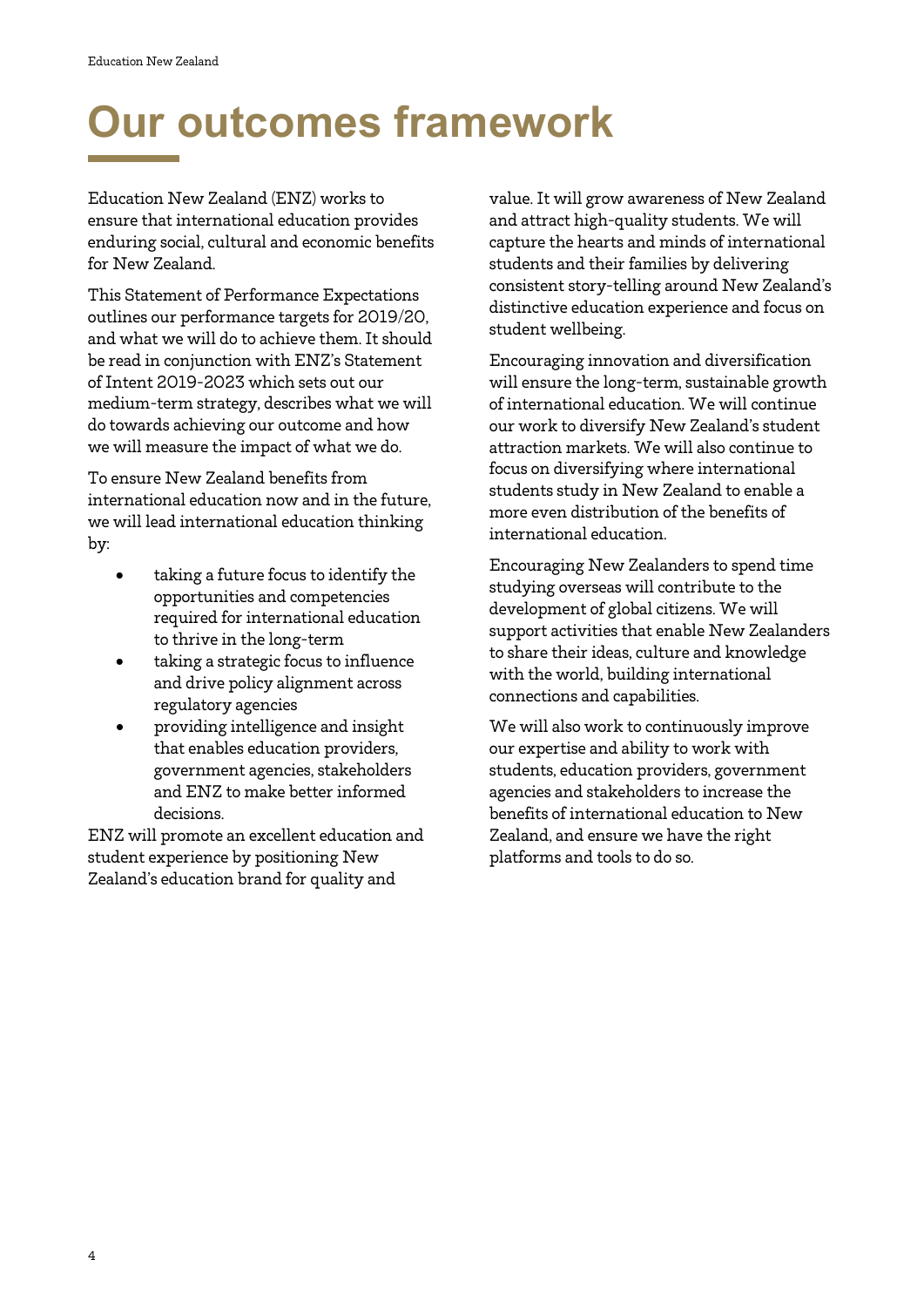# **PART ONE Statement of Performance Expectations**

This Statement of Performance Expectations contains the information required by section 149E(2) of the Crown Entities Act 2004, to be reported against in Education New Zealand's Annual Report for 2019-2020 and also audited.

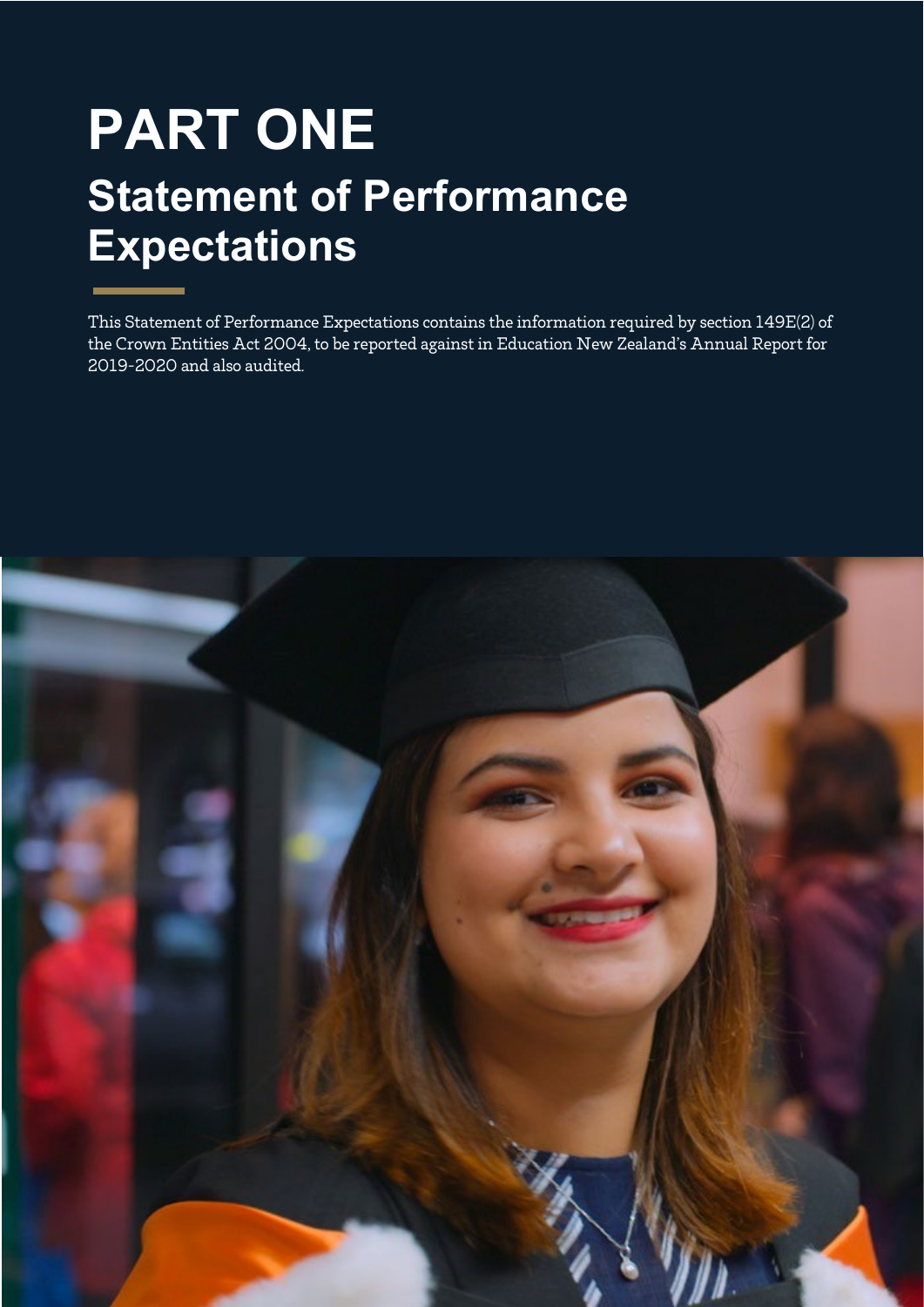I

# <span id="page-5-0"></span>**Education New Zealand appropriations**

The table below summarises Education New Zealand's appropriations. They are defined in the Budget 2019 Estimates of Appropriations for Vote Tertiary Education.

# **Summary of appropriations**

| <b>SOOO</b>                                     | 2019/20 |
|-------------------------------------------------|---------|
| <b>Vote Tertiary Education</b>                  |         |
| Non-departmental output expense                 |         |
| International education programmes              | 30.796  |
| <b>Benefits and other related expenses</b>      |         |
| Awards for outbound New Zealand students        | 3.750   |
| Scholarships for inbound international students |         |
| <b>Total baseline</b>                           |         |

# **Cost of service statements**

#### **Total appropriations**

| <b>\$000</b>             | <b>Budget</b><br>2018/19 | <b>Estimated</b><br><b>Contract Contract Contract Contract Contract Contract Contract Contract Contract Contract Contract Contract Co</b><br>actual<br>2018/19 | <b>Forecast</b><br>2019/20 |
|--------------------------|--------------------------|----------------------------------------------------------------------------------------------------------------------------------------------------------------|----------------------------|
| Revenue                  |                          |                                                                                                                                                                |                            |
| Revenue from the Crown   | 35.446                   | 35.446                                                                                                                                                         | 35.146                     |
| Interest revenue         | 175                      |                                                                                                                                                                | 75                         |
| Other revenue            | 1.603                    | 1.274                                                                                                                                                          | 2.300                      |
| <b>Total revenue</b>     | 37.224                   | 36.904                                                                                                                                                         | 37.621                     |
| <b>Total expenditure</b> | 37.224                   | 36.904                                                                                                                                                         | 37.621                     |
| <b>Surplus</b>           |                          |                                                                                                                                                                |                            |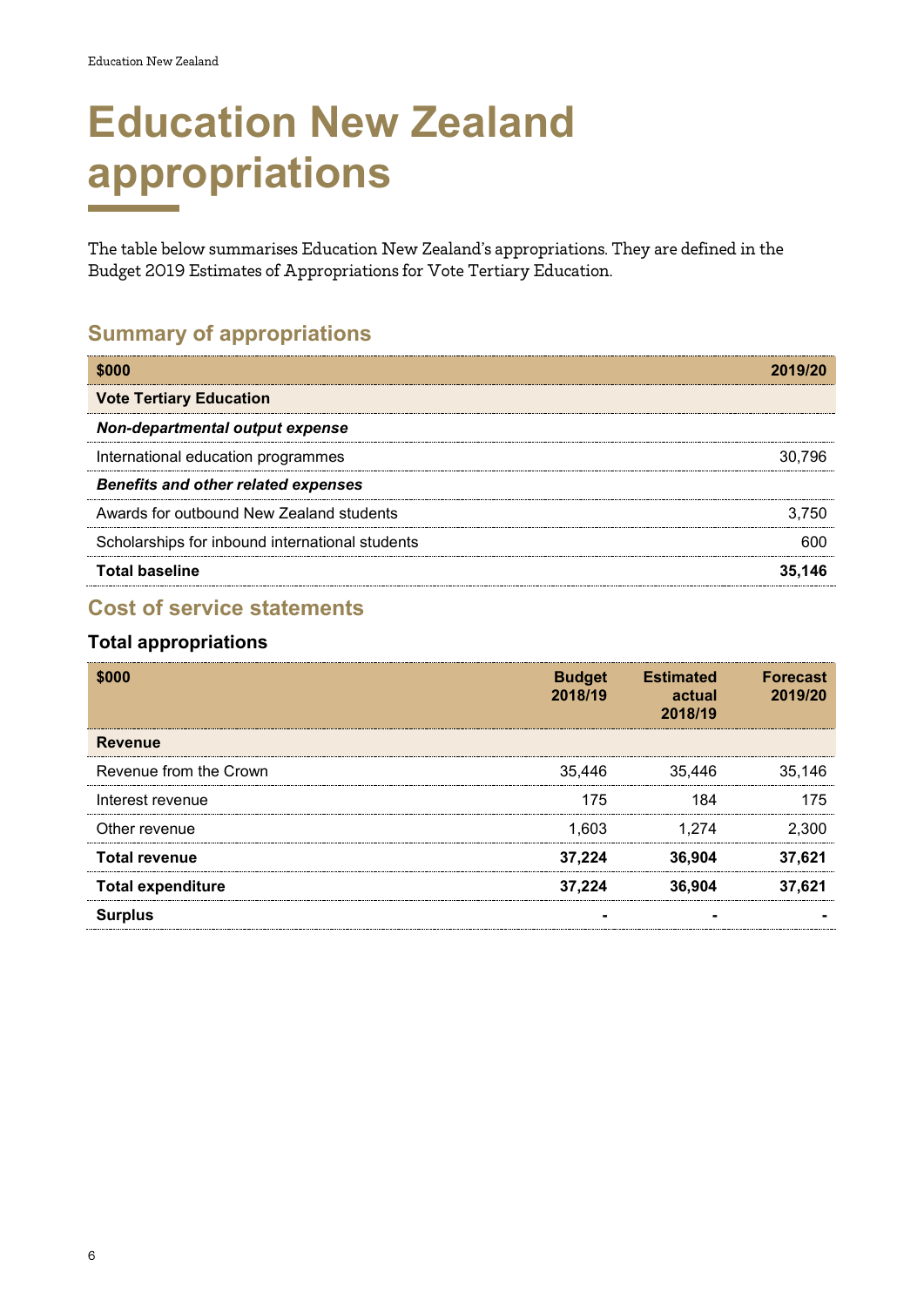# <span id="page-6-0"></span>**Performance framework**

Our focus is on delivering a high level of activity in support of the international education sector to achieve our outcome and the Government's goals for international education.<sup>[1](#page-6-2)</sup> The measures in these pages will help us assess how well we are delivering our work programme and contributing to the government's goals for international education.

# <span id="page-6-1"></span>**International education programmes**

This appropriation is limited to delivery of services in respect of international education, including promotion, information, research and professional development, both in New Zealand and overseas, for the purpose of delivering an excellent student experience, achieving sustainable growth and developing global citizens.

-

#### **What is intended to be achieved with this appropriation?**

This appropriation is intended to achieve enhanced social, cultural and economic benefits to New Zealand through New Zealand international education activities.

|                          | <b>Budget</b><br>2018/19 | <b>Estimated</b><br>actual<br>2018/19 | <b>Forecast</b><br>2019/20 |
|--------------------------|--------------------------|---------------------------------------|----------------------------|
| <b>Revenue</b>           |                          |                                       |                            |
| Revenue from the Crown   | 30.896                   | 30.896                                | 30.796                     |
| Interest revenue         | 175                      |                                       | 75                         |
| Other revenue            | 1.603                    | -274                                  | -300                       |
| <b>Total revenue</b>     | 32.674                   | 32.354                                |                            |
| <b>Total expenditure</b> | 32.674                   | 32.354                                |                            |
| Surplus                  |                          |                                       |                            |

| <b>Performance measure</b>                                                                                                           |     | Actual 2017/18 Target 2018/19 Target 2019/20 |             |
|--------------------------------------------------------------------------------------------------------------------------------------|-----|----------------------------------------------|-------------|
| Percentage of facilitated customers <sup>2</sup> that agree<br>ENZ's services and support have added value to<br>their organisation. | 71% | $\geq 75\%$                                  | $\geq 75\%$ |

<span id="page-6-2"></span><sup>&</sup>lt;sup>1</sup> The Government's goals are set out in the International Education Strategy 2018-2030[: https://enz.govt.nz/about-enz/international](https://enz.govt.nz/about-enz/international-education-strategy/)[education-strategy/](https://enz.govt.nz/about-enz/international-education-strategy/)

<span id="page-6-3"></span><sup>&</sup>lt;sup>2</sup> 'Facilitated customers' are large education providers, peak bodies and regional partners that ENZ business development managers work actively with to provide growth-focused services and targeted support.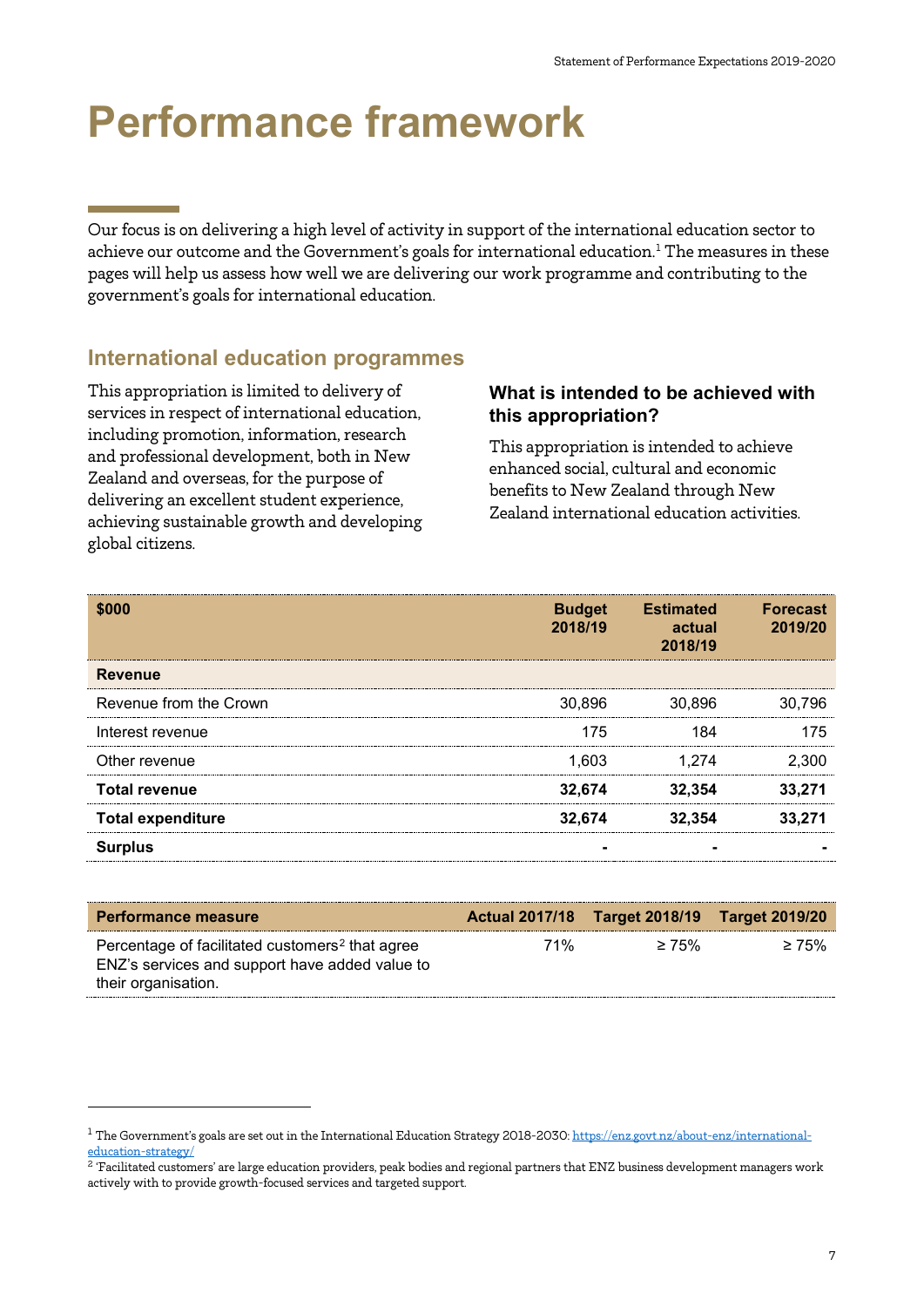| <b>Performance measure</b>                                                                                                           | <b>Actual 2017/18</b>                         | Target 2018/19  Target 2019/20                      |                       |
|--------------------------------------------------------------------------------------------------------------------------------------|-----------------------------------------------|-----------------------------------------------------|-----------------------|
| Percentage of Active Visits <sup>3</sup> on ENZ's<br>studyinnewzealand.govt.nz website.                                              | 76%                                           | $\geq 70\%$                                         | $\geq 75\%$           |
| Number of registrations to ENZ's Student<br>Membership Programme through the<br>studyinnewzealand.govt.nz website.                   | New measure<br>in 2018/19                     | 80-100.000                                          | 80-100.000            |
| Number of registrations to NauMai NZ. <sup>4</sup>                                                                                   | New measure<br>in 2019/20                     | New measure<br>in 2019/20                           | Establish<br>baseline |
| Number of key messages about the benefits to<br>New Zealand from international education<br>delivered by third parties. <sup>5</sup> | 198                                           | $\geq 150$                                          | $\geq 180$            |
| Percentage of users satisfied with the information<br>and intelligence provided by ENZ.                                              | 87% of users<br>rated it as good<br>or higher | Overall rating =<br>agree or<br>higher <sup>6</sup> | $\geq$ 87%            |

# <span id="page-7-0"></span>**Awards for outbound New Zealand students**

This appropriation is limited to awards granted to provide assistance to scholars, researchers and teachers to undertake placements abroad and to participate in reciprocal education exchange arrangements with partner countries in selected areas of priority study, teaching and research.

ENZ receives funding through this appropriation to fund the Prime Minister's Scholarships for Asia and the Prime Minister's Scholarships for Latin America. The

administration costs for running the scholarship programmes sit within the International education programmes appropriation.

#### **What is intended to be achieved with this appropriation?**

This appropriation is intended to achieve access to wider international educational opportunities for skilled New Zealanders to enhance their existing skills.

|                          | <b>Budget</b><br>2018/19 | <b>Estimated</b><br>actual<br>2018/19 | <b>Forecast</b><br>2019/20 |
|--------------------------|--------------------------|---------------------------------------|----------------------------|
| <b>Revenue</b>           |                          |                                       |                            |
| Revenue from the Crown   | 3.750                    | 3.750                                 | 750                        |
| <b>Total revenue</b>     | 3.750                    | 3.750                                 | 750                        |
| <b>Total expenditure</b> | 3.750                    | 3.750                                 | 750                        |
| <b>Surplus</b>           |                          |                                       |                            |

-

<span id="page-7-2"></span><span id="page-7-1"></span><sup>&</sup>lt;sup>3</sup> 'Active visits' are defined as those where the visitor engages with the website content, e.g. clicking links, scrolling and viewing multiple pages or video. It is considered a measure of both the quality of the traffic to the website and the quality of the content on the website. <sup>4</sup> NauMai NZ is ENZ's student experience portal <https://naumainz.studyinnewzealand.govt.nz/about-naumai-nz> which was launched in April 2019.

<span id="page-7-3"></span> $5<sup>1</sup>$  Third parties include media, opinion leaders and broadcast production.

<span id="page-7-4"></span> $^6$  Measured by a survey of users. Survey ratings = Strongly agree, Agree, Neither agree nor disagree, Strongly disagree, Don't know.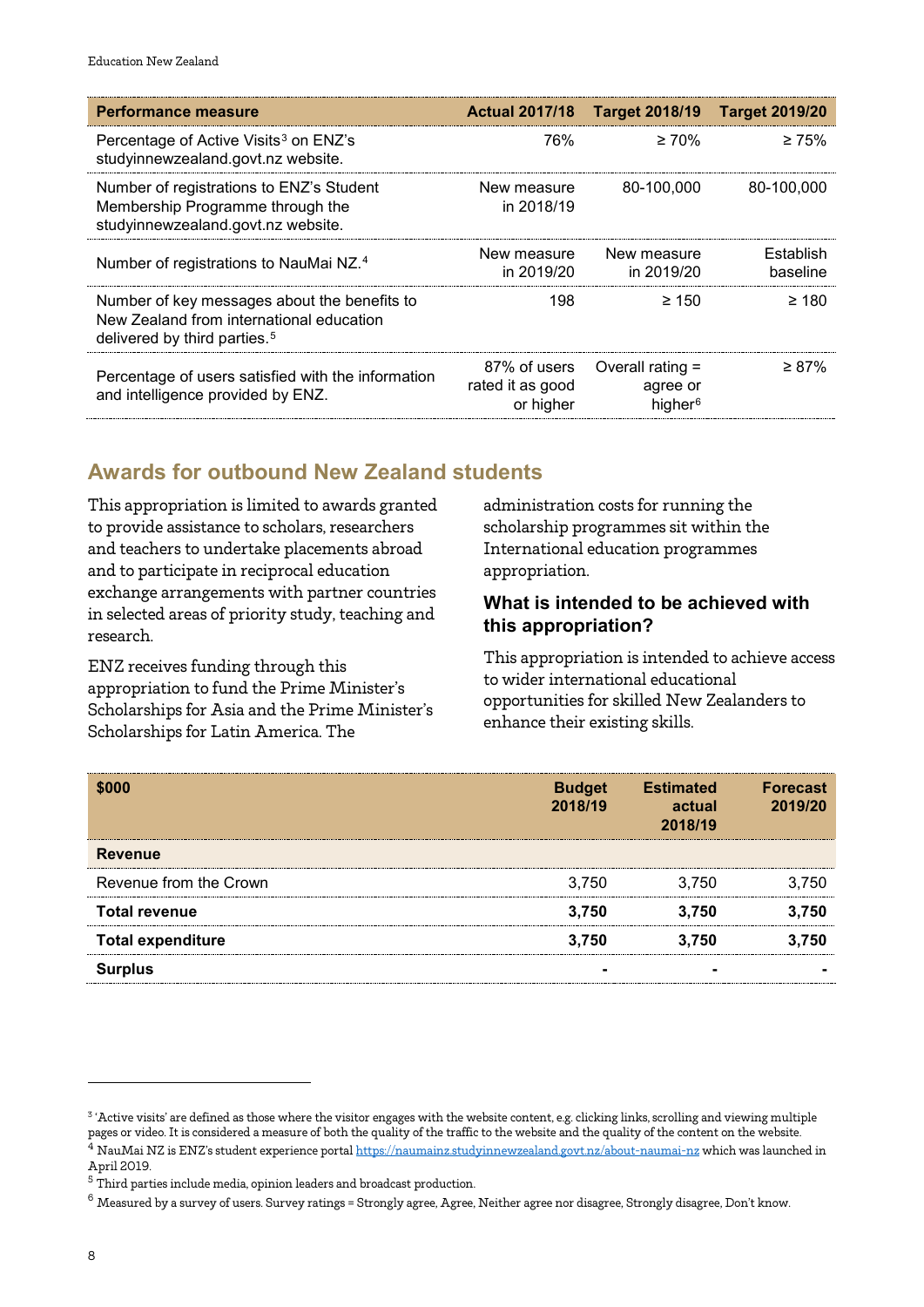| <b>Performance measure</b>                                                                                                                                        |                           | Actual 2017/18 Target 2018/19 Target 2019/20 |             |
|-------------------------------------------------------------------------------------------------------------------------------------------------------------------|---------------------------|----------------------------------------------|-------------|
| Percentage of Prime Minister's Scholarship<br>recipients who report making five or more<br>professional/business connections during their time<br>on scholarship. | New measure<br>in 2018/19 | <b>Establish</b><br>baseline                 | $\geq 60\%$ |
| Percentage of Prime Minister's Scholarship<br>recipients who report making five or more<br>academic connections during their time on<br>scholarship.              | New measure<br>in 2018/19 | <b>Establish</b><br>baseline                 | $\geq 60\%$ |

### <span id="page-8-0"></span>**Scholarships for inbound international students**

This appropriation is limited to scholarships available to international students wishing to study in New Zealand.

ENZ receives funding through this appropriation to fund the New Zealand International Doctoral Research Scholarships. Since 2018/19 no new scholarships have been awarded. The funding for this appropriation will decrease over the next few years until all recipients have completed their multi-year scholarship.

The administration costs for running this scholarship programme sit within the International education programmes appropriation.

#### **What is intended to be achieved with this appropriation?**

This appropriation is intended to achieve an increase in New Zealand's economic value from international students studying in New Zealand.

|                          | <b>Budget</b><br>2018/19 | Estimated<br>actual<br>2018/19 | <b>Forecast</b><br>2019/20 |
|--------------------------|--------------------------|--------------------------------|----------------------------|
| <b>Revenue</b>           |                          |                                |                            |
| Revenue from the Crown   |                          |                                | m                          |
| <b>Total revenue</b>     |                          |                                |                            |
| <b>Total expenditure</b> |                          |                                | m                          |
| rplus                    |                          |                                |                            |

| <b>Activity indicator</b>                                                     | <b>Actual 2017/18</b> | <b>Activity</b><br>standard<br>2018/19 | <b>Activity</b><br>standard<br>2019/20 |
|-------------------------------------------------------------------------------|-----------------------|----------------------------------------|----------------------------------------|
| Number of New Zealand International Doctoral<br>Research Scholarships funded. | 28                    | 10-20                                  | 10-20.                                 |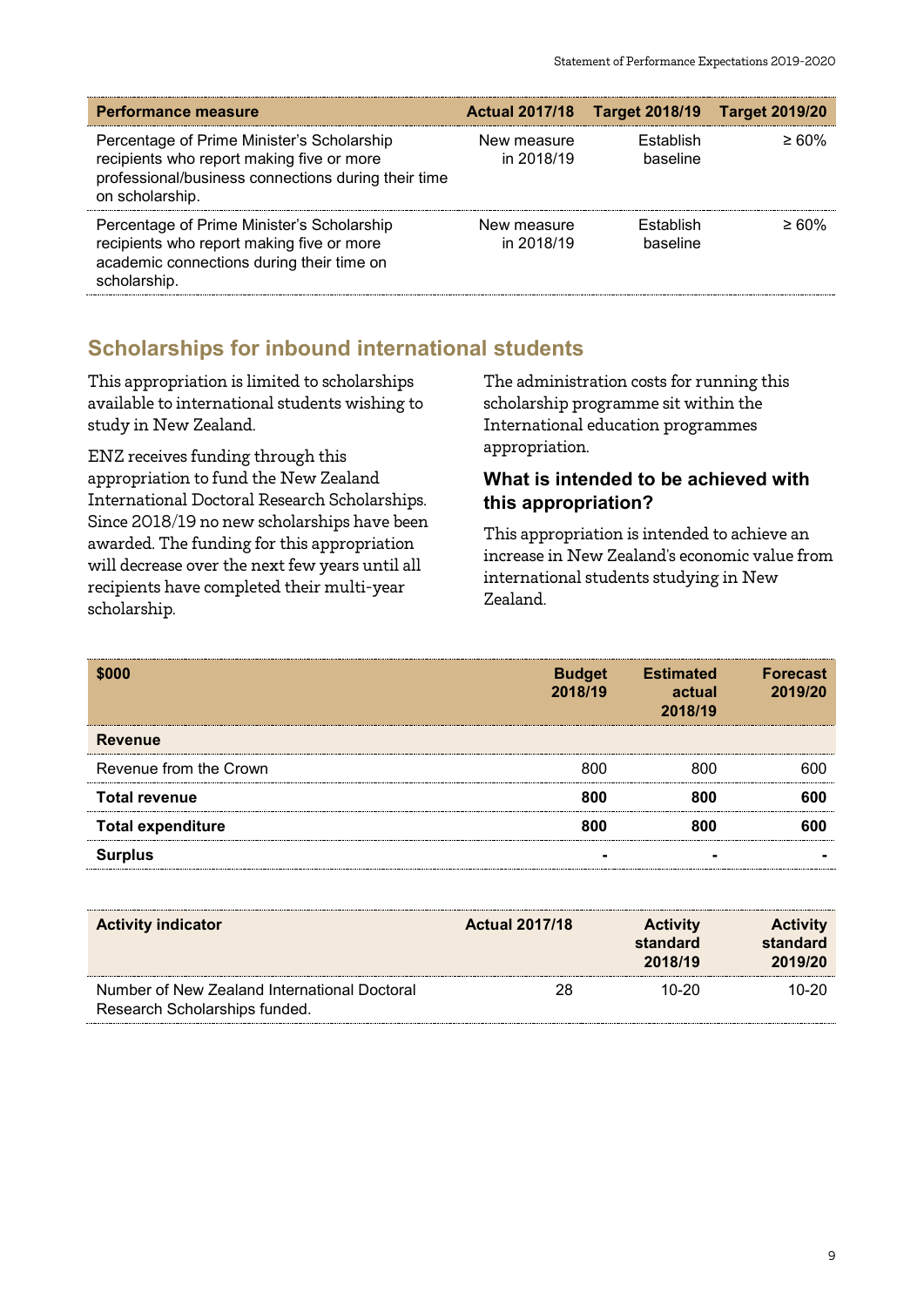# **PART TWO Prospective Financial Statements**

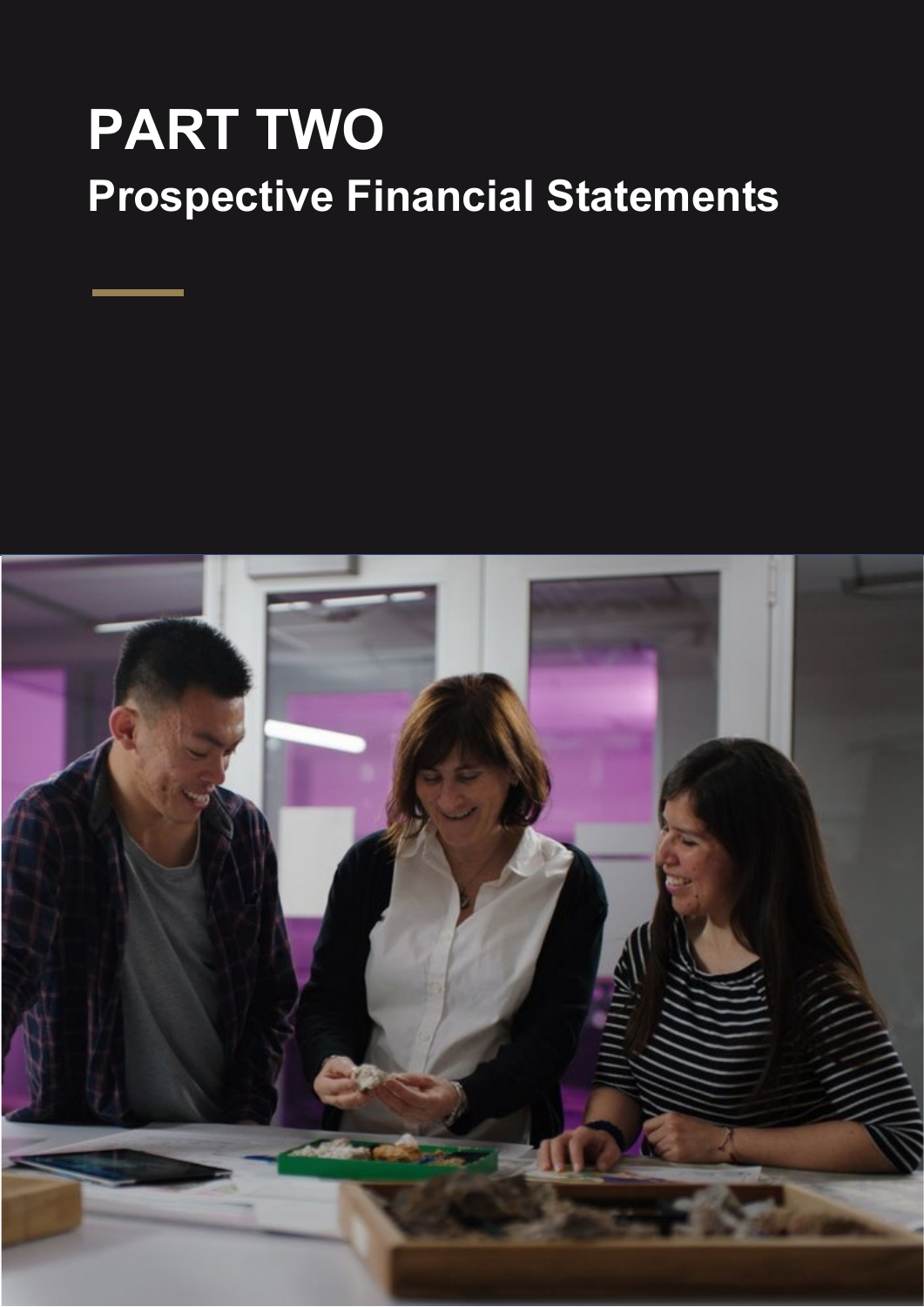# <span id="page-10-0"></span>**Financial strategy**

This financial strategy is an integral part of the overall organisational strategy. ENZ will:

- budget and manage operating expenditure within available funding levels whilst ensuring that ENZ achieves value for money and meets operational targets
- budget and manage capital expenditure within available funding levels. A capital expenditure and funding reconciliation will be completed at the end of each financial year
- have annual operating and capital budgets approved by the Board. Updates to budgets will be approved by the Board
- operate within the financial delegations approved by the Board
- operate within organisation appropriate and robust internal controls, as set out in the 'Internal Control Framework'
- maintain a conservative investment strategy investing in term deposits or interestbearing accounts with banks registered in New Zealand that have a "high grade" or better credit rating
- make use of shared services where they are cost effective and improve efficiency
- seek to allocate our resources in order to achieve the maximum impact for a given level of risk. We are focused on strategic financial management and achieving value for money.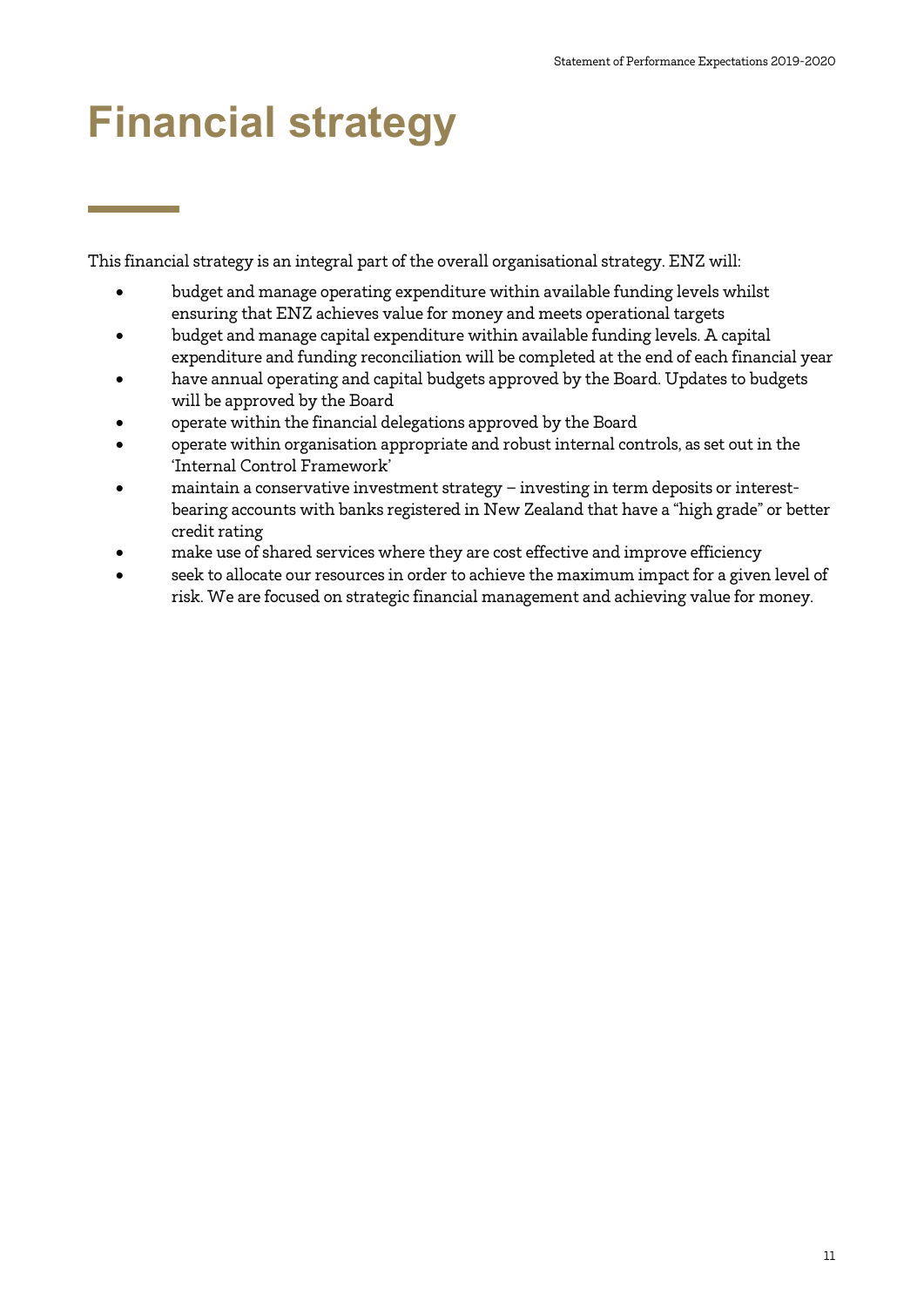| Prospective statement of comprehensive revenue and expense |                                       |                            |
|------------------------------------------------------------|---------------------------------------|----------------------------|
| \$000                                                      | <b>Estimated</b><br>actual<br>2018/19 | <b>Forecast</b><br>2019/20 |
| <b>Revenue</b>                                             |                                       |                            |
| Revenue from the Crown - Operating                         | 30,896                                | 30,796                     |
| Revenue from the Crown - Scholarships                      | 4,550                                 | 4,350                      |
| Interest revenue                                           | 184                                   | 175                        |
| Other revenue <sup>7</sup>                                 | 1.274                                 | 2,300                      |
| <b>Total revenue</b>                                       | 36,904                                | 37,621                     |
| <b>Expenditure</b>                                         |                                       |                            |
| Personnel                                                  | 12,519                                | 13,215                     |
| Other expenditure                                          | 19,543                                | 19,698                     |
| Depreciation and amortisation expense                      | 292                                   | 359                        |
| Scholarship expenses                                       | 4.550                                 | 4,350                      |
| <b>Total expenditure</b>                                   | 36,904                                | 37,621                     |
| <b>Surplus</b>                                             |                                       |                            |
| Total comprehensive revenue and expense                    |                                       |                            |

| <b>Prospective statement of movements in equity</b> |                                                   |                                                       |
|-----------------------------------------------------|---------------------------------------------------|-------------------------------------------------------|
|                                                     | <b>Estimated</b><br>ending 30<br><b>June 2019</b> | <b>Forecast</b><br>actual year year ending<br>30 June |
| Equity                                              |                                                   |                                                       |
| Balance at 1 July                                   | 2.394                                             |                                                       |
| Deficit                                             |                                                   |                                                       |
| <b>Balance at 30 June</b>                           | 2.394                                             |                                                       |

-

<span id="page-11-0"></span> $^7$  Other revenue includes costs recovered from education institutions to participate at offshore events, recoveries from attendees at the New Zealand International Education Conference and other miscellaneous cost recoveries.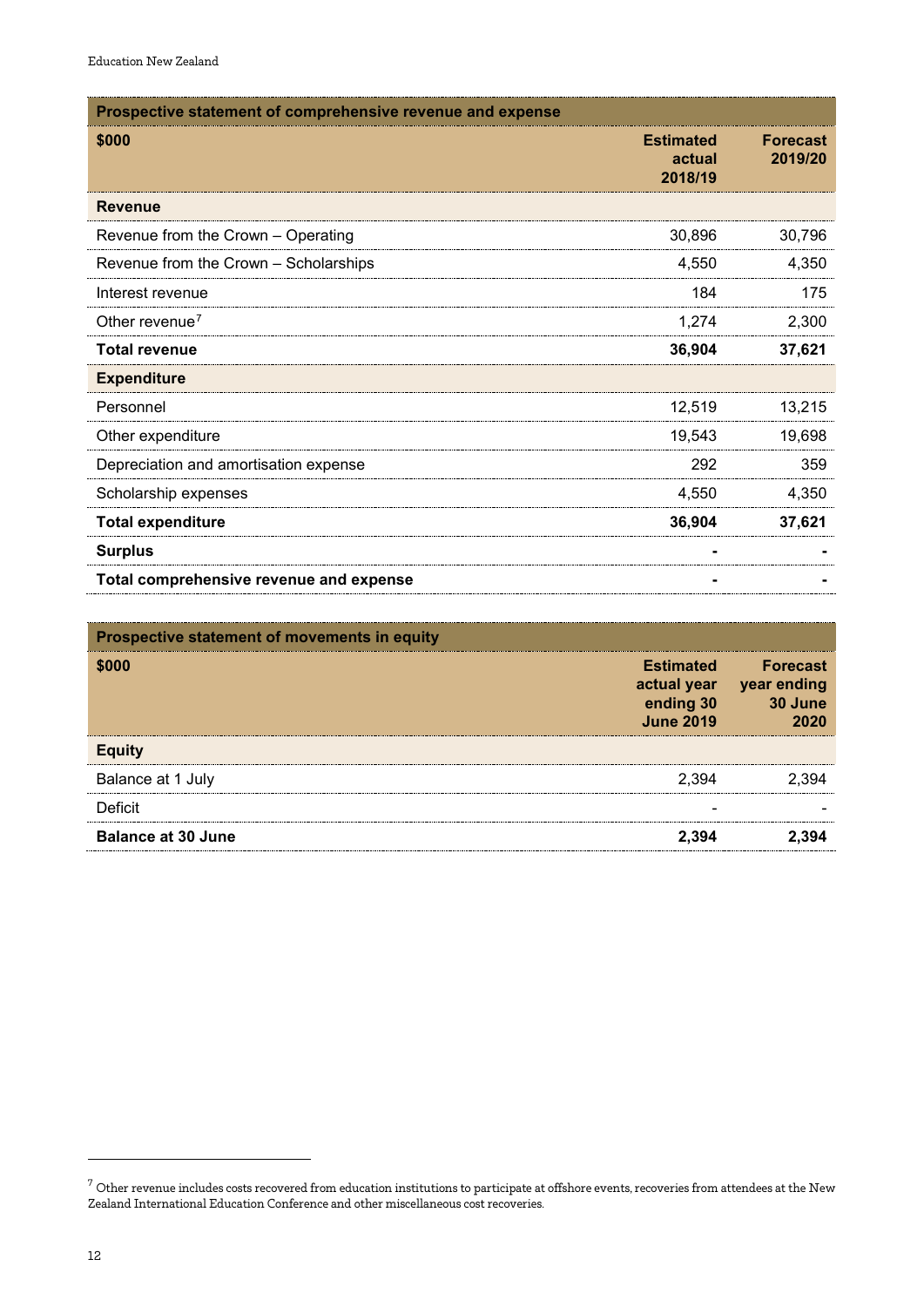| <b>Prospective statement of financial position</b> |                                                     |                                          |
|----------------------------------------------------|-----------------------------------------------------|------------------------------------------|
| \$000                                              | <b>Estimated</b><br>actual as at<br>30 June<br>2019 | <b>Forecast as</b><br>at 30 June<br>2020 |
| <b>Assets</b>                                      |                                                     |                                          |
| <b>Current assets</b>                              | 6,105                                               | 5.774                                    |
| Non-current assets                                 | 289                                                 | 621                                      |
| <b>Total assets</b>                                | 6,394                                               | 6.394                                    |
| <b>Liabilities</b>                                 |                                                     |                                          |
| <b>Current liabilities</b>                         | 4,000                                               | 4.000                                    |
| <b>Total liabilities</b>                           | 4,000                                               | 4.000                                    |
| <b>Net assets</b>                                  | 2,394                                               | 2,394                                    |
| <b>Equity</b>                                      | 2,394                                               | 2.394                                    |

| <b>Prospective statement of cash flow</b>              |                                       |                            |
|--------------------------------------------------------|---------------------------------------|----------------------------|
| \$000                                                  | <b>Estimated</b><br>actual<br>2018/19 | <b>Forecast</b><br>2019/20 |
| <b>Cash flows from operating activities</b>            |                                       |                            |
| Receipts from the Crown                                | 35,446                                | 35,146                     |
| Receipts from other revenue                            | 1,274                                 | 2,300                      |
| Payments to suppliers                                  | (25, 496)                             | (24, 048)                  |
| Payments to employees                                  | (12, 519)                             | (13, 215)                  |
| Net cash flows from operating activities               | (1, 295)                              | 184                        |
| <b>Cash flows from investing activities</b>            |                                       |                            |
| Interest received                                      | 184                                   | 175                        |
| Payments for new term deposits                         | (1,000)                               |                            |
| Purchase of property, plant and equipment              |                                       | (140)                      |
| Purchase of intangible assets                          |                                       | (550)                      |
| Net cash flows from investing activities               | (816)                                 | (515)                      |
| Net cash flows from financing activities               |                                       |                            |
| Net increase in cash and cash equivalents              | (2, 111)                              | (332)                      |
| Cash and cash equivalents at the beginning of the year | 2,866                                 | 755                        |
| Cash and cash equivalents at the end of the year       | 755                                   | 424                        |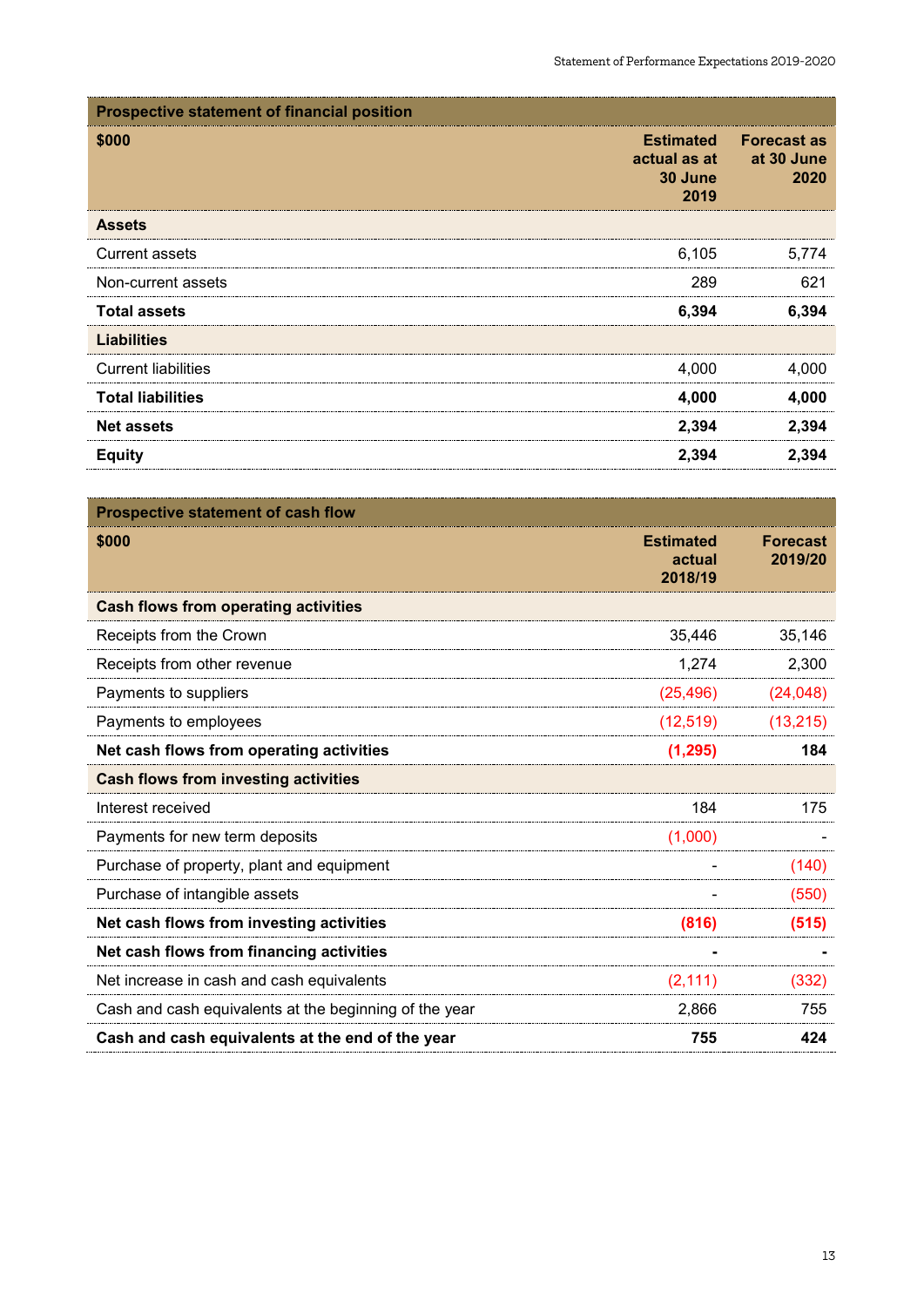| Reconciliation of forecast net deficit to net cash flow from operating activities |                                       |                            |
|-----------------------------------------------------------------------------------|---------------------------------------|----------------------------|
| \$000                                                                             | <b>Estimated</b><br>actual<br>2018/19 | <b>Forecast</b><br>2019/20 |
| <b>Surplus</b>                                                                    |                                       |                            |
| Add non-cash items                                                                |                                       |                            |
| Depreciation and amortisation expense                                             | 292                                   | 359                        |
| <b>Total non-cash items</b>                                                       | 292                                   | 359                        |
| Less items classified as investing or financing activities                        |                                       |                            |
| Interest received                                                                 | (184)                                 | (175)                      |
| Total items classified as investing or financing activities                       | (184)                                 | (175)                      |
| Add/(less) movements in working capital                                           |                                       |                            |
| (Increase) in receivables                                                         | 432                                   |                            |
| Decrease in prepayments                                                           | 349                                   |                            |
| (Decrease) in payables                                                            | (2, 268)                              |                            |
| Increase in provisions                                                            | 286                                   |                            |
| (Decrease) in employee entitlements                                               | (202)                                 |                            |
| Net movement in working capital items                                             | (1,403)                               |                            |
| Net cash flow from operating activities                                           | (1, 295)                              | 184                        |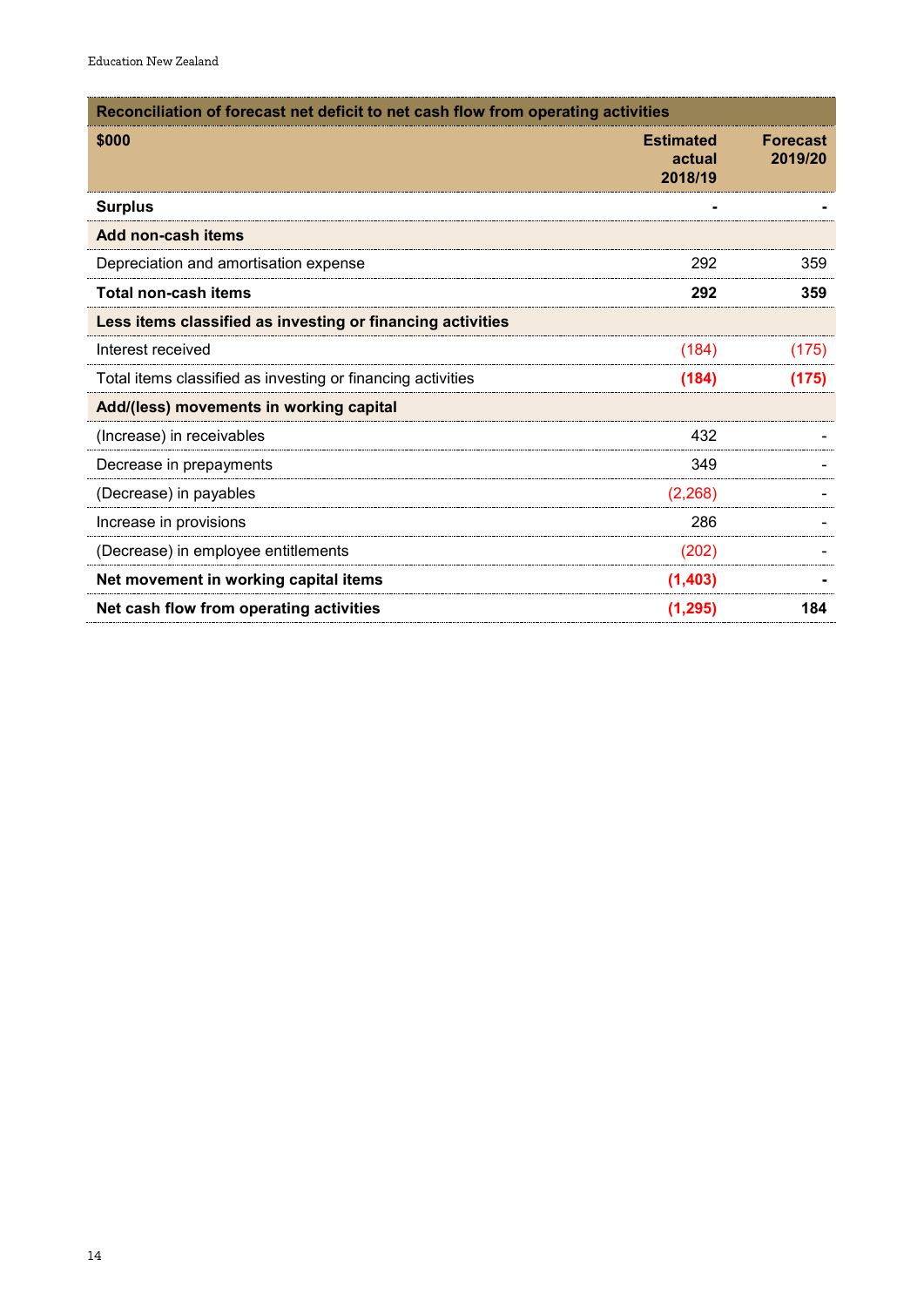# <span id="page-14-0"></span>**Notes to the Prospective Financial Statements**

The prospective financial statements are based on policies and approvals in place as at 1 March 2019 and are GST exclusive (except for payables and receivables which are GST inclusive). The forecasts are prepared under the generally accepted accounting practice (NZ GAAP). Actual results may vary from the information presented here, and the variations may be material.

The prospective financial statements set out ENZ's activities and planned performance. Use of this information for other purposes may not be appropriate.

These prospective financial statements have been prepared based on assumptions as to future events that ENZ reasonably expects to occur, associated with the actions that ENZ reasonably expects to take, as at the date that this information was prepared.

The significant assumptions are outlined under critical accounting estimates and assumptions.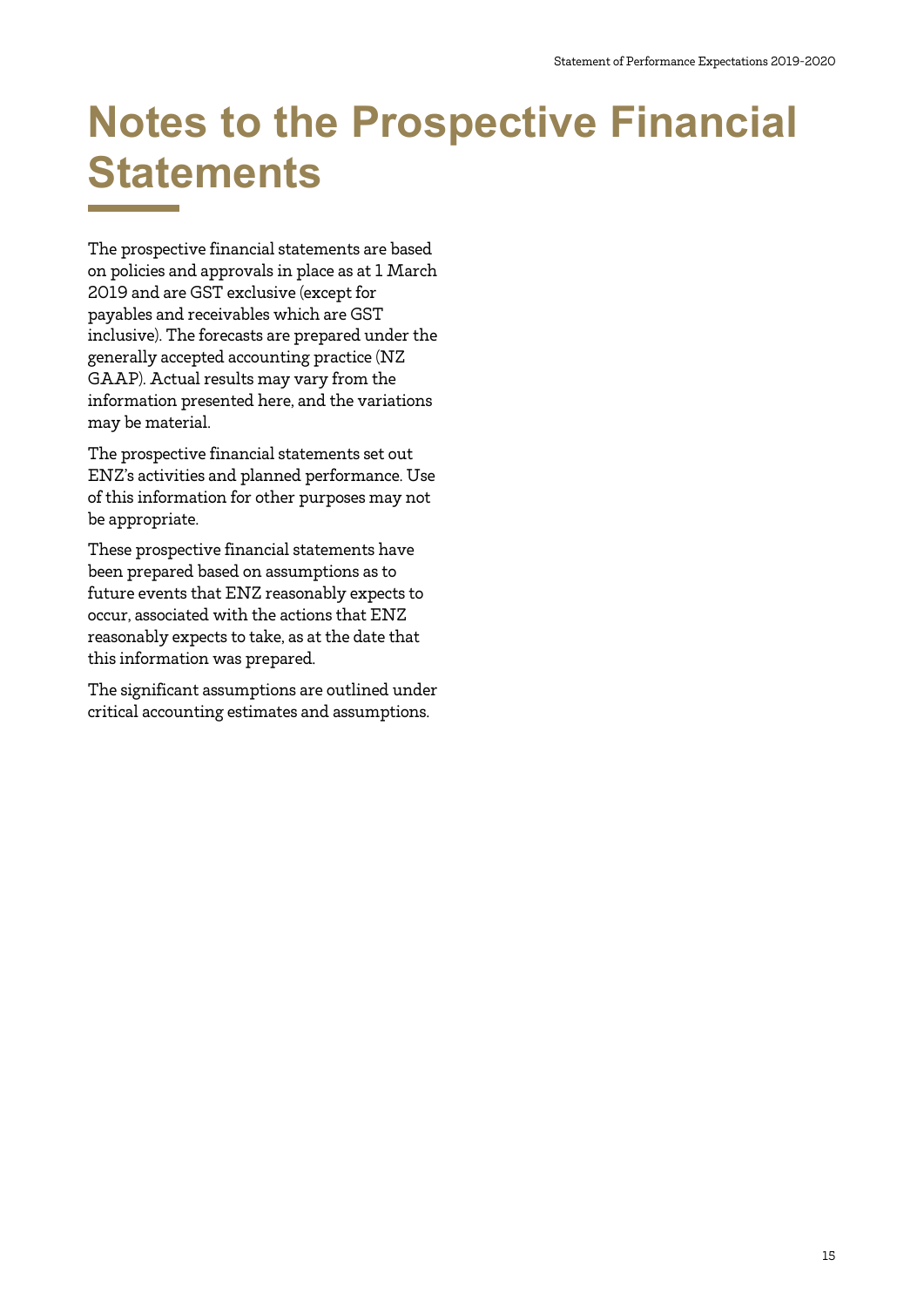# <span id="page-15-0"></span>**Statement of Accounting Policies**

# <span id="page-15-1"></span>**Reporting entity**

Education New Zealand (ENZ) is a Crown entity as defined by the Crown Entities Act 2004 and was established on 1 September 2011 under the Education Act 1989 (the Education Amendment Act 2011). As such ENZ's ultimate parent is the New Zealand Crown. ENZ is funded primarily by government through Vote Tertiary Education.

ENZ's primary objective is to provide public services to the New Zealand public as opposed to that of making a financial return. Accordingly, ENZ has designated itself as a public benefit entity (PBE) for the purposes of New Zealand Equivalents to International Public Sector Accounting Standards (IPSAS). ENZ is domiciled in New Zealand.

### <span id="page-15-2"></span>**Basis of preparation**

#### **Statement of compliance**

The prospective financial statements have been prepared in accordance with the requirements of the Crown Entities Act 2004 and Education Act 1989 (the Education Amendment Act 2011) which includes the requirement to comply with generally accepted accounting practice in New Zealand (NZ GAAP).

The prospective financial statements have been prepared and presented in accordance with Tier 1 PBE accounting standards. ENZ qualifies under the Tier 1 reporting framework as it is a public benefit entity with total annual expenditure in excess of \$30 million. This includes PBE FRS 42, Prospective Financial Statements.

The prospective financial statements have been prepared for the special purpose of the Statement of Performance Expectations 2019- 2020 of ENZ to the Minister of Education. The financial statements are not prepared for any other purpose.

The prospective financial statements will be used in the Annual Report as the budgeted figures.

The Statement of Performance Expectations narrative informs the prospective financial statements and the document should be read as a whole.

The preparation of prospective financial statements in conformity with PBE FRS 42 requires management to make good judgements, estimates and assumptions that affect the application of policies and reported amounts of assets and liabilities, income and expenses. Actual financial results achieved for the period covered are likely to vary from the information presented and variations may be material.

#### **Measurement base**

The prospective financial statements have been prepared on a historical cost basis.

### **Presentation currency and rounding**

The prospective financial statements are presented in New Zealand dollars and all values are rounded to the nearest thousand dollars (\$000), unless otherwise stated.

# <span id="page-15-3"></span>**Significant accounting policies**

The following accounting policies, which significantly affect the measurement of financial performance and of financial position, have been consistently applied.

#### **Revenue**

Revenue is measured at fair value and is recognised as income when earned and is reported in the financial period to which it relates.

#### **Revenue from the Crown**

ENZ is primarily funded through revenue received from the Crown, which is restricted in its use for the purpose of ENZ meeting the objectives specified in this Statement of Performance Expectations.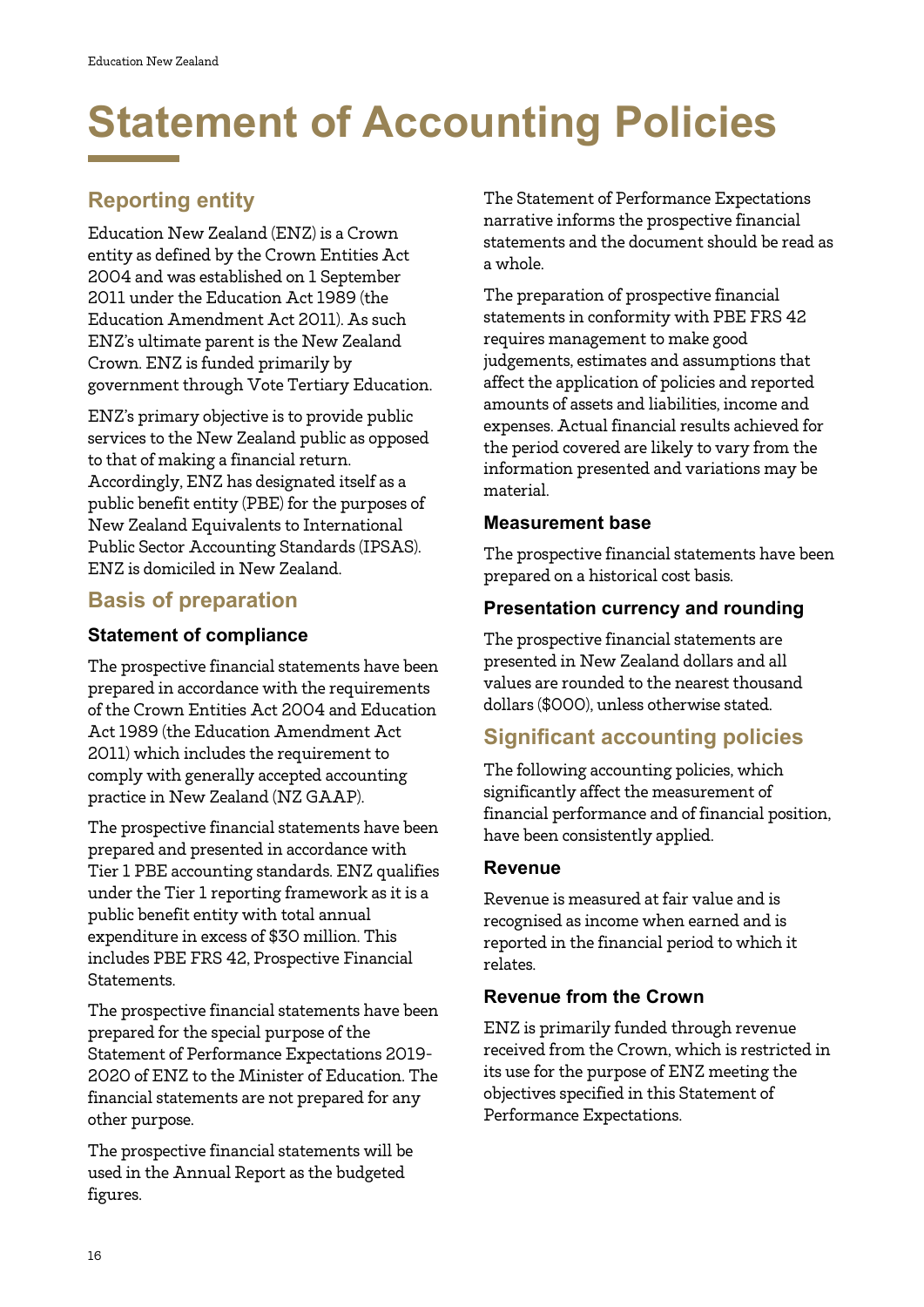#### **Recovery for events and fairs**

We recover some of the cost of events that promote education in New Zealand, e.g. education fairs and agent seminars, from participants.

#### **Interest revenue**

Interest income is recognised using the effective interest method.

#### **Co-funding expenditure**

Co-funding arrangements are approved and administered by ENZ for a variety of industry development purposes and periods. Subsequent payment of the co-funding amounts is dependent on the recipient meeting terms and conditions laid out in the co-funding contract between ENZ and the recipient.

At balance date each individual co-funding arrangement is assessed to determine the extent to which the conditions attached to the funding have been satisfied and therefore the amount of funds that will be granted. Cofunding arrangements with unfulfilled conditions are recognised as a future commitment.

#### **Foreign currency transactions**

Foreign currency transactions are translated into New Zealand dollars using the spot exchange rate at the date of transaction.

#### **Operating leases**

Leases that do not transfer substantially all the risks and rewards incidental to ownership of an asset to ENZ are classified as operating leases. Lease payments under an operating lease are recognised as an expense on a straight-line basis over the term of the lease in the prospective statement of comprehensive revenue and expense.

#### **Cash and cash equivalents**

Cash and cash equivalents include cash held on call with the bank.

#### **Receivables**

Short term receivables are measured at face value, less any provision for impairment.

#### **Investments**

#### *Bank term deposits*

Investments in term deposits are with registered banks and are measured at the amount invested.

#### *Property, plant and equipment*

Property, plant and equipment asset classes consist of leasehold improvements and makegood, computer hardware, furniture and office equipment.

Property, plant and equipment are shown at cost, less accumulated depreciation and impairment losses.

#### *Additions*

The initial and any subsequent cost of an item of property, plant and equipment is recognised as an asset only when it is probable that future economic benefits or service potential associated with the item will flow to ENZ and the cost of the item can be measured reliably.

Work in progress is recognised at cost.

In most instances, an item of property, plant and equipment is initially recognised at its cost. Where an asset is acquired through a nonexchange transaction it is recognised at its fair value as at the date of acquisition.

The costs of day-to-day servicing of property, plant and equipment are recognised in the prospective statement of comprehensive revenue and expense as they are incurred.

#### *Disposals*

Gains and losses on disposals are determined by comparing the proceeds with the carrying amount of the asset. Gains and losses on disposals are included in the prospective statement of comprehensive revenue and expense.

#### **Depreciation**

Depreciation is provided on a straight-line basis at rates that will write down the cost (or valuation) of the assets over their useful economic lives. The useful economic lives and associated depreciation rates of major asset classes have been estimated as follows: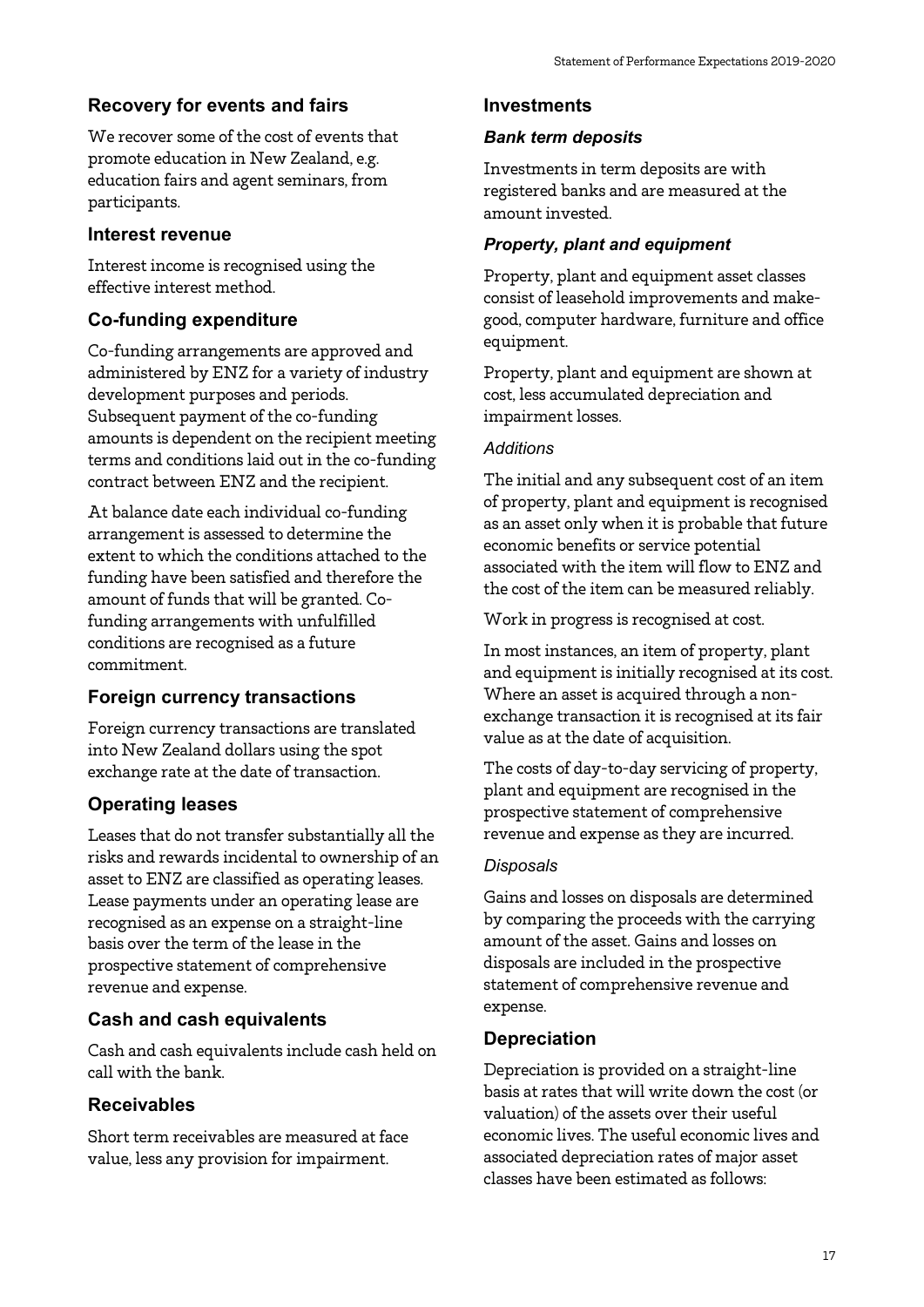| Leasehold<br>improvements and<br>Leasehold make-good | The lesser of either 10<br>years, with an annual<br>depreciation rate of<br>10%, or over the<br>remaining term of the<br>lease of the building<br>that has been fitted out |
|------------------------------------------------------|----------------------------------------------------------------------------------------------------------------------------------------------------------------------------|
| Computer hardware                                    | 3 years, 33.3% per<br>annum                                                                                                                                                |
| Furniture and office<br>equipment                    | 5 years, 20% per<br>annum                                                                                                                                                  |

#### **Intangible assets**

#### *Development of digital assets*

Costs that are directly associated with the development of digital assets which are made available for industry use are recognised as an intangible asset. These costs include asset production costs, employee costs and any directly attributable overheads.

Costs associated with maintaining digital assets, software licence costs and the development and maintenance of ENZ websites are recognised as an expense when incurred.

#### *Amortisation*

Amortisation begins when the intangible asset is available for use and ceases at the date that the asset is de-recognised. The amortisation charge for each period is recognised in the prospective statement of comprehensive revenue and expense. The useful economic life and associated amortisation rate of the major asset classes have been estimated as follows:

Digital assets 4 years, 25% per annum

#### **Impairment of property, plant and equipment and intangible assets**

Property, plant and equipment and intangible assets that have a finite useful life are reviewed for impairment whenever events or changes in circumstances indicate that the carrying amount may not be recoverable. If such an indication exists, and where the carrying values exceed the estimated recoverable amount, an asset is written down to its recoverable amount. Losses resulting from impairment are reported in the prospective

statement of comprehensive revenue and expense.

#### **Payables**

Payables are recorded at their face value.

#### **Employee entitlements**

#### *Short term employee entitlements*

Employee entitlements that ENZ expects to be settled within 12 months of balance date are measured at undiscounted nominal values based on accrued entitlements at current rates of pay. These include salaries and wages accrued up to balance date and annual leave earned, but not yet taken at balance date.

ENZ recognises a liability and an expense for bonuses where there is a likelihood that we will pay them.

#### *Long term employee entitlements*

Employee entitlements that are due to be settled beyond 12 months, which include provisions for post-employment benefits payable to some employees upon cessation of employment, are reported at current value.

#### **Superannuation schemes**

#### *Defined contribution schemes*

Our obligations for contributions to KiwiSaver are accounted for as a defined contribution superannuation scheme and recognised in the prospective statement of comprehensive revenue and expense.

#### **Provisions**

A provision is recognised for future expenditure of uncertain amount or timing when there is a present obligation (either legal or constructive) as a result of a past event, it is probable that an outflow of future economic benefits will be required to settle the obligation, and a reliable estimate can be made of the amount of the obligation.

#### **Lease make-good**

Where there is an indication or expectation from the lessor that a building is to be returned to its original condition at the end of the lease period, a provision for the estimated cost to make good the premise is made. Lease make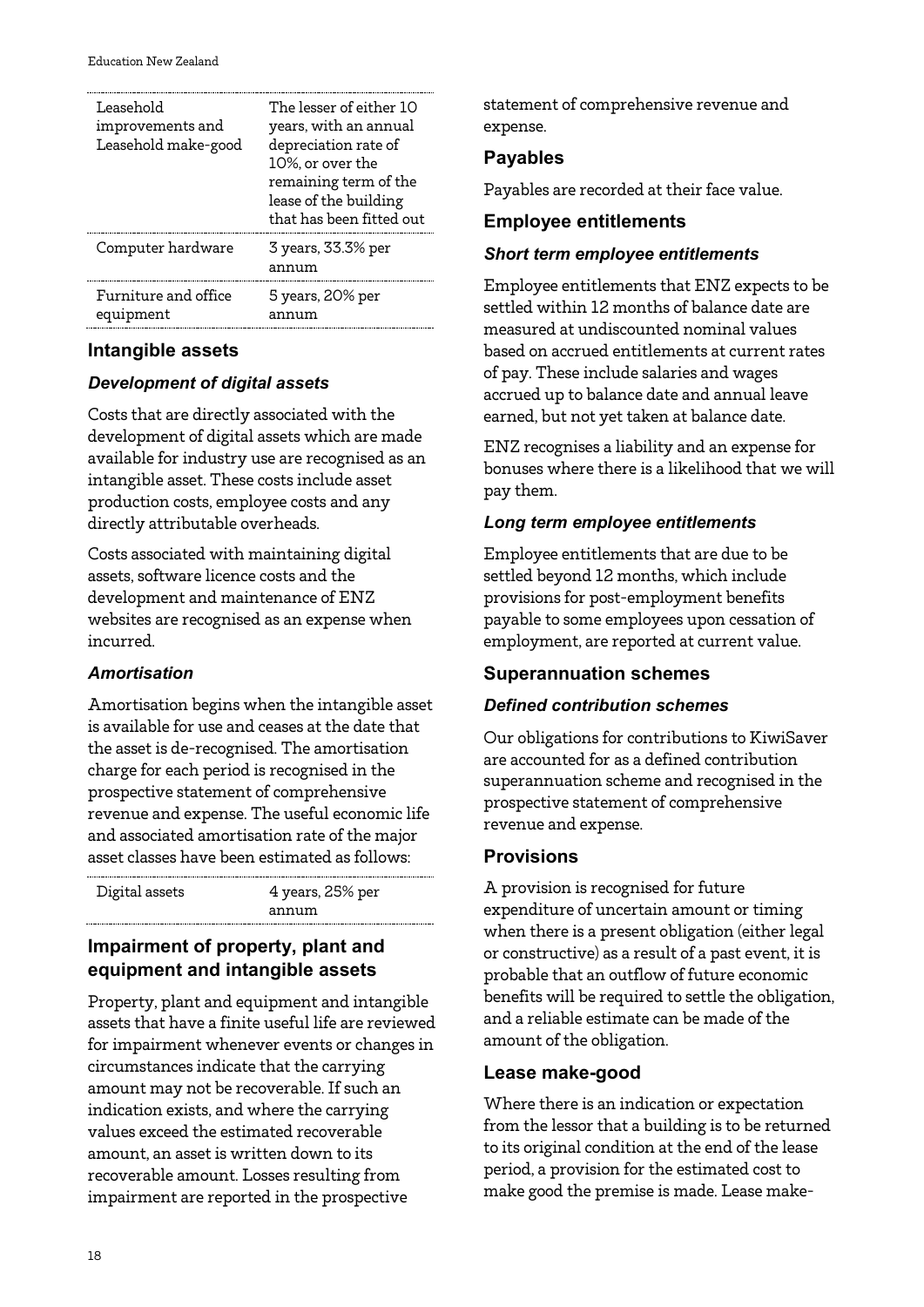good provisions are recorded at cost and are recognised on a straight-line basis over the period of the lease.

### **Scholarships**

ENZ approves and administers the granting of scholarships, both for New Zealand students to study abroad and for international students to study in New Zealand.

Scholarship costs are recognised as expenditure when the conditions of the arrangement are fulfilled.

### **Equity**

Equity is comprised of accumulated funds and is measured as the difference between total assets and total liabilities.

### **Goods and Services Tax (GST)**

All items in the prospective financial statements, including appropriation statements, are stated exclusive of GST, except for receivables and payables, which are stated on a GST inclusive basis. Where GST is not recoverable as input tax, then it is recognised as part of the related asset or expense.

The net amount of GST recoverable from, or payable to, Inland Revenue is included as part of receivables or payables in the prospective statement of financial position.

The net GST paid to, or received from, Inland Revenue (including the GST relating to investing and financing activities), is classified as an operating cash flow in the prospective statement of cash flows.

Commitments and contingencies are disclosed exclusive of GST.

#### **Income Tax**

We are a public authority and consequently are exempt from income tax. Accordingly, no provision has been made for income tax.

### <span id="page-18-0"></span>**Critical accounting judgements, estimates and assumptions**

In preparing these prospective financial statements we have made estimates and assumptions concerning the future. These estimates and assumptions may differ from subsequent actual results. Estimates and

assumptions are continually evaluated and are based on historical experience and other factors, including expectations of future events that are believed reasonable under the circumstances.

### **Specific assumptions**

Interest revenue is based on the average investment balance held with a 3.5% rate of return applied.

Other income is based on a slight reduction in the number of events and fairs being run in comparison to the previous year and no change to the event charging model.

Personnel costs are based on our estimated headcount level after an organisational restructure with an average 2.5% annual inflation adjustment applied to existing roles.

Scholarship appropriations will be fully allocated.

Foreign exchange rates will remain at a similar level as the previous financial year.

We are forecasting capital expenditure for new brand digital assets, lifecycle replacement of furniture, office equipment and computer hardware, and to complete the occasional minor property fit-out.

A provision has been made for future restoration costs relating to make-good clauses on office rental leases. The calculation of this provision requires assumptions as to the extent, if any, that landlords will enforce the lease make-good clauses and estimates of the cost of restoration.